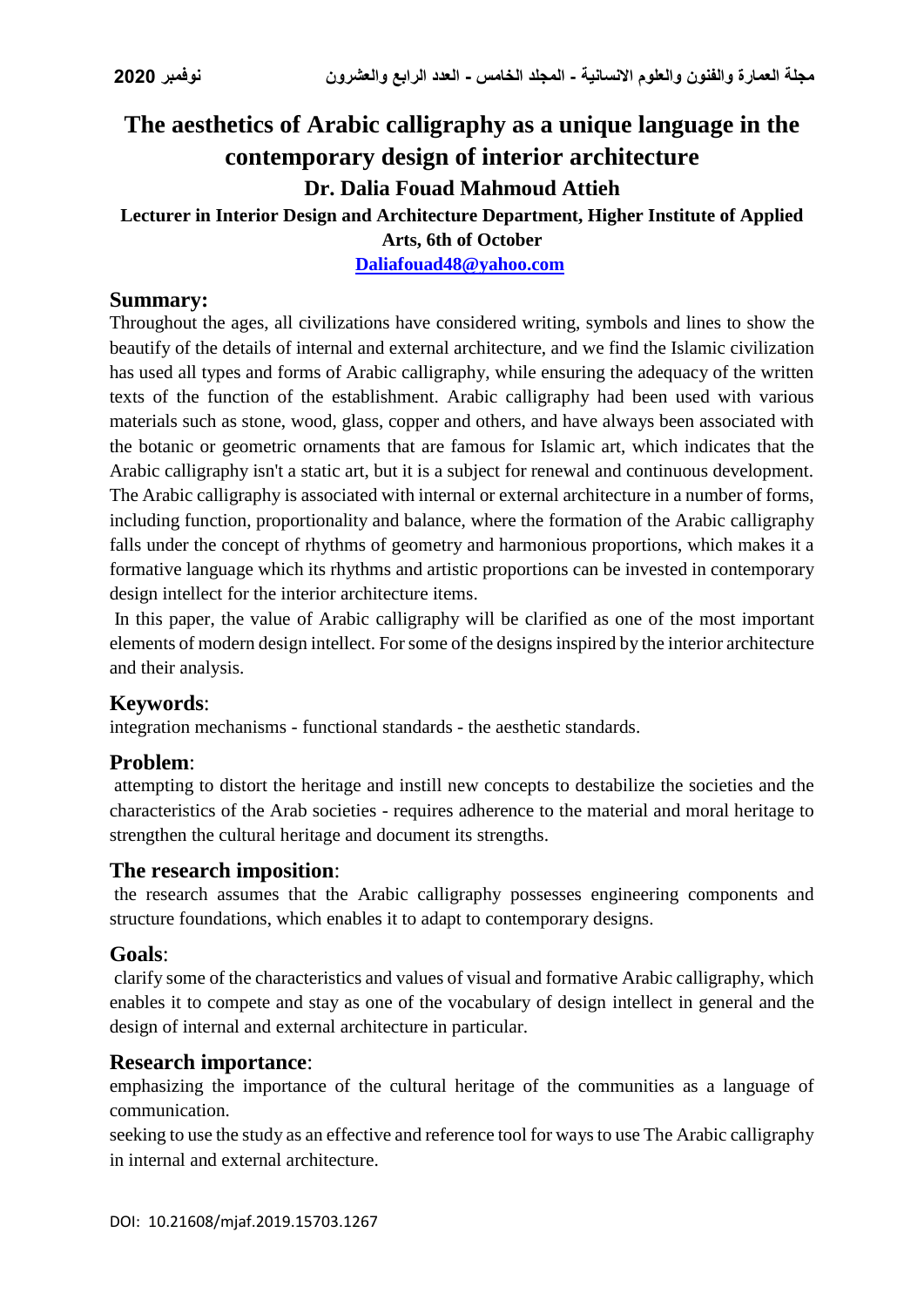#### **The research methodology:**

The research deals with the descriptive analytical approach in a theoretical framework through the following axes: First: Introducing Arabic calligraphy, its features, and how to write it. second: contemporary design intellect. third: The use of Arabic calligraphy in interior architecture. forth: Reducing how Arabic calligraphy is used in the vocabulary of interior architecture. fifth: results and recommendations.

### **The rules for the formulation of the Arabic calligraphy**

The Arabic calligraphy has its characteristics. It wasn't for writing only, but the characteristics of an artistic and abstracted forms beside its linguistic meanings, demonstrating flexibility and voluntarily the calligraphy emanating from the structural form and unique characteristics, aesthetic relations arising from its structure, simulating permanent movement because of the contrast and compatibility or contact and separation, always show the movement in the direction of the written text, also gives a feeling of quick movement through its structural characteristics: consecration, horizontal, vertical extension curving and flexibility, inflatable, overlapping, multiple form per character, mobility, sprinkling.

| How we use Arabic calligraphy in interior architecture                                                                                                                |           |                           |                         |                             |
|-----------------------------------------------------------------------------------------------------------------------------------------------------------------------|-----------|---------------------------|-------------------------|-----------------------------|
| Designs with free writing combinations or square engineering                                                                                                          | Formation |                           |                         |                             |
| Laser marble cutting technology, inlays with materials such<br>as copper with marble alternatives such as corian or avonite,<br>or using woven carpet.                | Method    | Floors                    |                         |                             |
| Natural and synthetic marble and 3D epoxy floors.                                                                                                                     | Material  |                           | Internal space pounders | Interior architecture items |
| Unlimited architectural frames or written stripes.                                                                                                                    | Formation | Ceiling                   |                         |                             |
| Free drawing with colored dyes.                                                                                                                                       | Method    |                           |                         |                             |
| Colors and paints of various kinds.                                                                                                                                   | Material  |                           |                         |                             |
| Meaningless words or individual letters are used, which gives<br>the feeling of a point of interest that attracts confirmation.                                       | Formation | Walls                     |                         |                             |
| Printing or free drawing and manual coloring.                                                                                                                         | Method    |                           |                         |                             |
| All kinds of colors and printed wall paper.                                                                                                                           | Material  |                           |                         |                             |
| It has changed the traditional shapes of the architectural<br>openings which was giving heavy optical shapes, with free<br>Arabic calligraphy without any boundaries. | Formation | Architectural<br>openings |                         |                             |
| Modern drilling with or without the use of vaccination.                                                                                                               | Method    |                           |                         |                             |
| Metals and glass, acrylic, and wood.                                                                                                                                  | Material  |                           |                         |                             |
| It represents the physical connection among the voids, and<br>combines functional and aesthetic value in an integrated form,<br>as a design complement.               | Formation | partitions                | Internal space contents |                             |
| Using modern manufacturing and the CNC machines.                                                                                                                      | Method    |                           |                         |                             |
| Acrylic glass, wood and copper.                                                                                                                                       | Material  |                           |                         |                             |
| Arabic calligraphy has been one of the historic sources which<br>is formed in modern style, so they have formed it with                                               | Formation | furnit<br>ure             |                         |                             |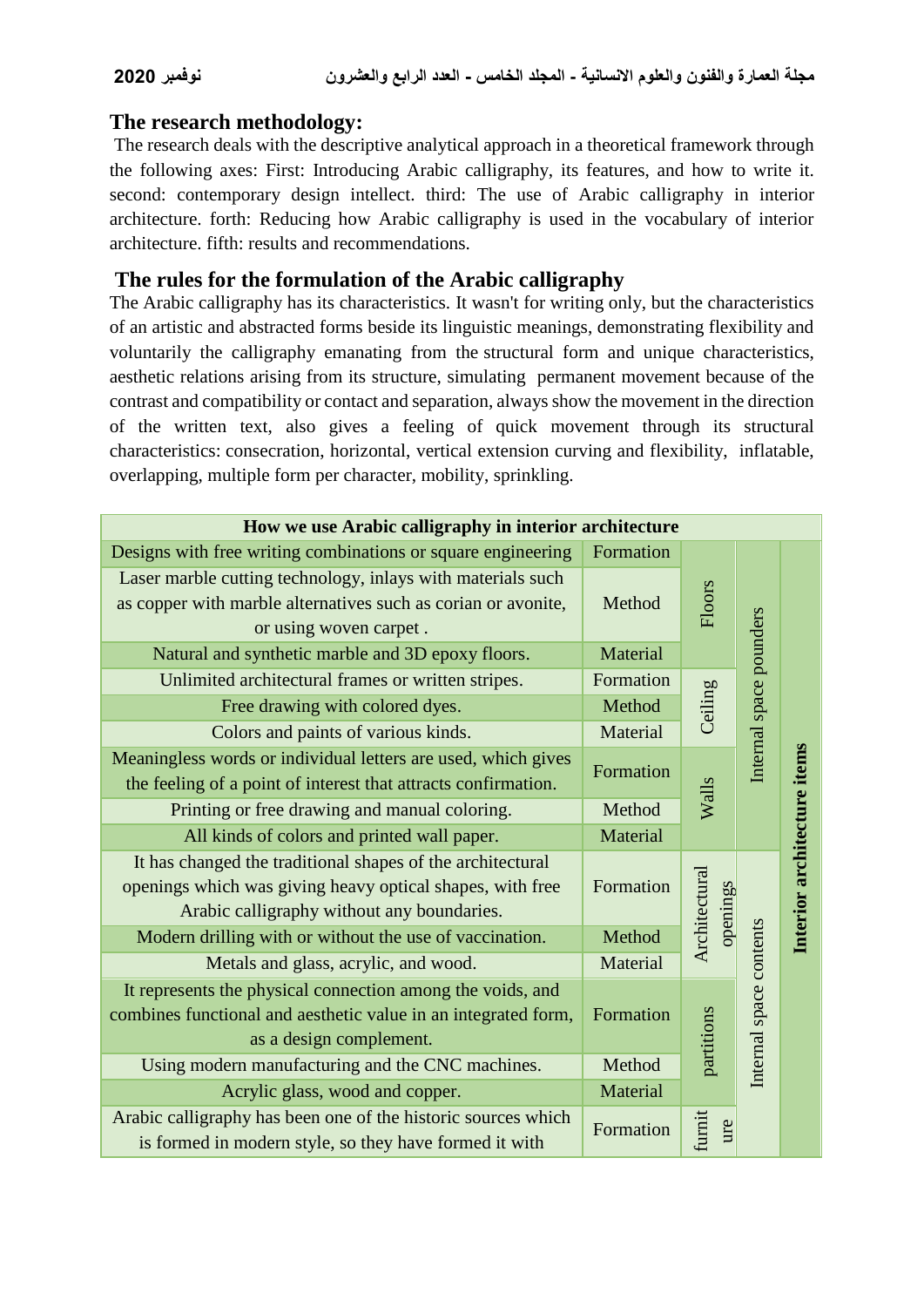| abstract ways and free dimensions by studying the surrounded<br>space.<br>Modern manufacture, CNC machines, printing on canvas, |
|---------------------------------------------------------------------------------------------------------------------------------|
|                                                                                                                                 |
|                                                                                                                                 |
|                                                                                                                                 |
| Method<br>classifying glass by laser, and burning are used.                                                                     |
| Using all kinds of materials, both natural materials as wood                                                                    |
| and stone, glass, metals and minerals, industrial materials as<br>material                                                      |
| acrylic, polyester, marble substitutes.                                                                                         |
| lighting is used to focus on the of the Lettering which gives a<br>$\infty$<br>formation                                        |
| sense of dynamic surface.                                                                                                       |
| accessories<br>lacing wood shows the harmony of shadow and light on the                                                         |
| surrounding area, classifying glass or acrylic by laser-<br>Method                                                              |
| Lighting units<br>machines.                                                                                                     |
| Used metal, glass, acrylic, and wood.<br>Material                                                                               |

**schedule 1. the results of the analysis clarify the design principles for the use of Arabic calligraphy in the internal architecture items.**



# **Factors that affected how to use Arabic calligraphy in Interior architecture**

• The close link between Arabic calligraphy and the Holy Quran, has earned it the sanctity of the sensory and reverence, and endowed it with a flat resulting from engineering assets, which helped to be used in the internal architecture, structural or aesthetic plastic.

• Intellectual intellect in the design and the designer trends.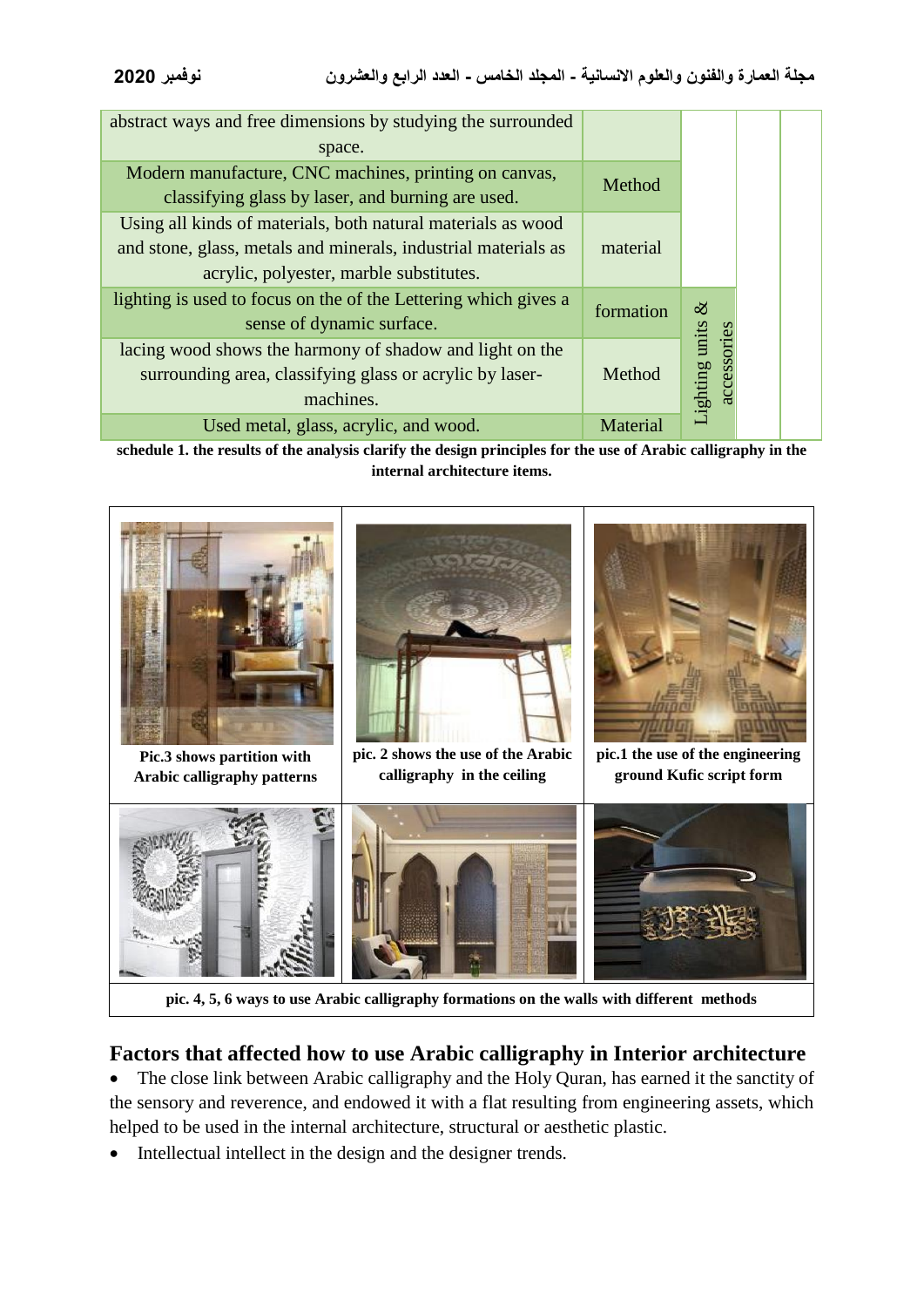When using the characters in the designs, whether traditional or innovative aesthetic they vary according to the materials, the technology used in the implementation.

 Interior design items are divided into internal architecture to perform the function of the operation or the aesthetic function, it can be used in both, as it combines the function and art in integrated form as an expression of the authenticity that blend the modernism.

 To ensure the commitment to values of the structure of the Arabic calligraphy as unity and proportionality with the emphasis on color relations and their impact.

• The designer's commitment to send a message by the written text which gives the spiritual impact that enhance belonging.

#### **Results**:

a) The great diversity in the formulation of engineering constructionist form Arabic calligraphy makes it easy to adapt to contemporary designs based on the internal architecture, it is an element that has the flexibility of ongoing development.

b) The use of the Arabic calligraphy as a formative and constructive item enriches the design and has rooted the Arabic heritage and social identity.

c) The essence of its Engineering Constructionist make the Arabic calligraphy up to some visual fun which reflect the comfort and stability on the recipient, so they can be used globally without prior knowledge of the language or the ability to be read.

d) The consensus and dissimilarity between heritage and modern technology leads to the creation of new characters to the interior design.

# **Recommendations:**

a) The need to take advantage of modern scientific technology and innovative materials for developing new design thinking to support our heritage assets without recourse to tradition conscious of others.

b) The need to expand the study of Arabic calligraphy for students of art faculties and linking between the different functional fields, and training on the inspiration of the aesthetic formations in different designs.

c) The need to use Arabic calligraphy in Interior tourist places design like the pharaonic ones, to increase the definition by appealing an important element of the Arab heritage.

# **Arabic References**

1. Al Basha, Hassan, Mawsoet alemara wa alasar wa alfnoon aleslameya, algoza 3, altabaa 1, awraq sharqya lltebaa wa alnashr, Bairut, lebnan1999.

- "Encyclopedia of Islamic architecture, archeology and arts" part3- 1<sup>st</sup> Edition-Beirut-Lebanon-1999.

2. Al-Gabory Kamel Silliman, khat altaaleq,dar wa maktabet al helal, lebnan 2001.

- "Comment calligraphy" Helal library- Lebanon-2001.

3. Al-Gawahry, khaial Mohamed, nashat al khat alarabywa tatawro( makal), meqalet tareq al shaab eladd 197, el Iraq 2008.

- "The rising of Arabic calligraphy and its innovation" the population road articles, issue no. 197- Iraq-2008.

4. Al Hassan, Saleh Ibrahim, alketaba alarabia mn alnokosh ela alketab almakhtot, dar al fesal alsakafia, Alread 2003.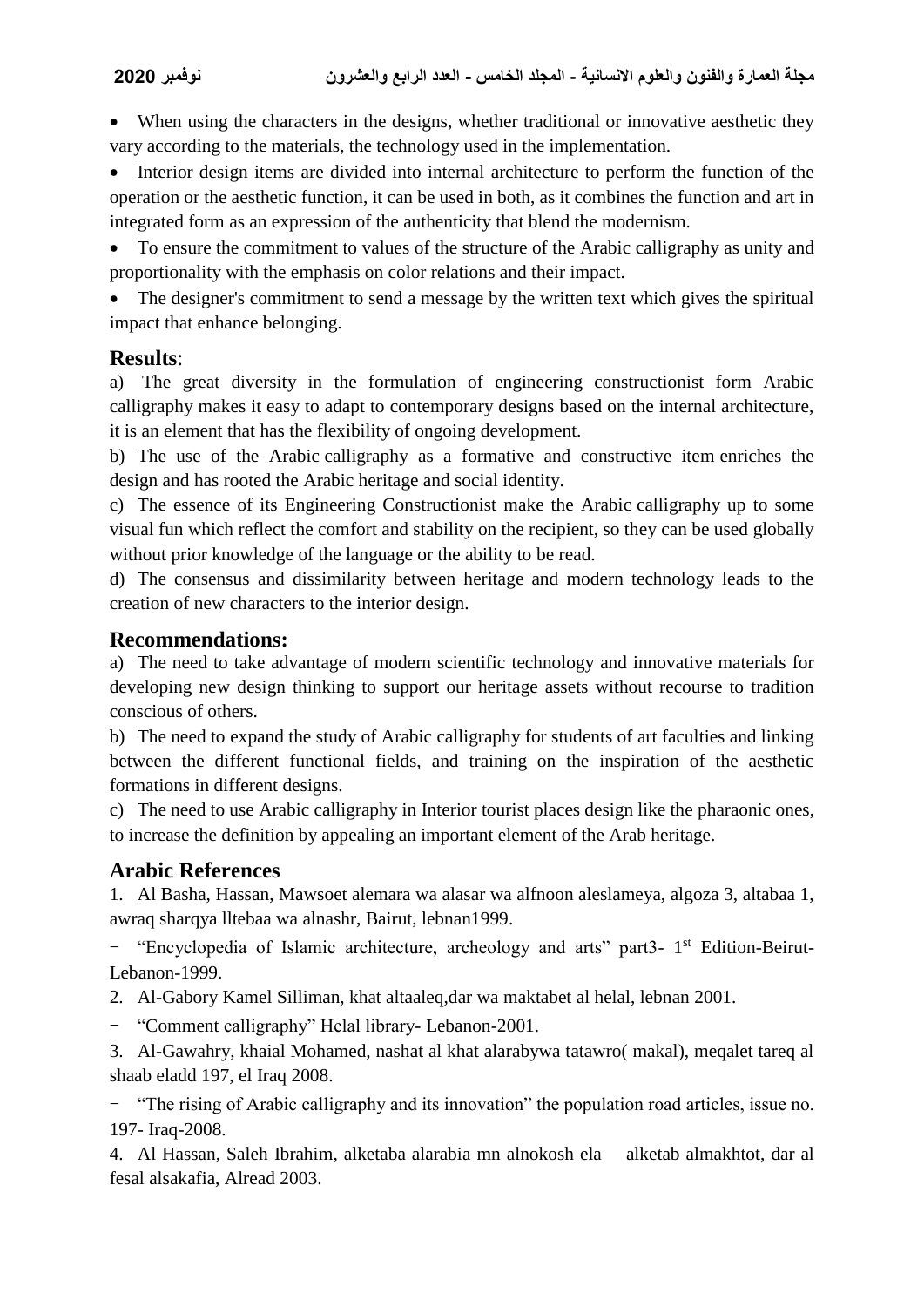- "Arabic calligraphy from inscriptions to manuscript book" Faisel cultural house- Riyadh-2003.

5. Al-Hasanin, Eyad Hussein, altaqween alfany llkhat alaraby wfk osos altasmeem, wezart alsakafa, altabaa 1, Baghdad 2003.

- "The artistic composition of Arabic calligraphy according to basics of design" ministry of culture- 1<sup>st</sup> edition- Baghdad-2003.

6. Al-Zeley, Zahraa Ahmed, Alqeem algmalia llkhat alaraby wa alzokhrofy ala shwahed alqboor, resalet maqerter, qolet altarbia Alriad,2008.

- "The aesthetical values of Arabic decorative calligraphy" faculty of education- Riyadh-2008.

7. Al Safar, Mohamed, wa akharoon, qwaed alkhat al araby, ALahlia llnashr wa al tawzee, altabaa 1, Alordon 2005.

- Al Safar, Mohamed, and others "rules of Arabic calligraphy" Al-Ahleya for publishing-1<sup>st</sup> Edition-Jordan-2005.

8. Al-Awady, Manal Mohamed, almoqawmat altashkelya llkhat alkofy (almazwy) wa dwrha fe esraa altasmemat alzokhrofia, resalat majester, kolyet altarbya, Gada 2008.

- "Formative potentials of Kufic calligraphy and its role in enriching decorative designs" master thesis- faculty of education- Jeddah-2008.

9. Alyssa, Salem Silliman, tarekh alkhat alaraby ,ghayro mn alkhotot alalamya, dar alawael llnshr wa altawzea,altabaa 1, Demeshq 2004.

- "Road of Arabic calligraphy and others of international inscriptions" pioneers house for publishing-1<sup>st</sup> edition-Damascus2004.

10. Garan, Tag elser, aloloom wa el fnoon fe alhadara eleslamia, altaba 3, maktabt elroshd, Alriad 2007.

- "Science and arts of Islamic civilization" 3rd edition- Al-Roshd Library-Riyadh-2007.

11. Hanash, Mohamed Adham, alkhat alaraby wa hodod almostalah alfany, wezarat alawkaf wa alshoon al eslamya, altabaa 1, Alkuwait 2008.

- "Arabic calligraphy and limits of the artistic expression" ministry of Islamic issues-1<sup>st</sup> edition- Kuwait-2008.

12. Khalf, Nomer Qaseem (doctor), alf baa altasmeem aldakhely , gameat dialy, al Iraq 2005.

- "Alphabetic of interior design" Dially association- Iraq-2005.

13. Rafat, Ali, solasyt alebdaa almady fe al emara ( albyaa wa alfaragh), markaz entercobselt, alqyza 1997.

- "Triology of materialistic creativity of architecture (habitat and space)" Enterocobselt center- Al-Qayza-1997.

14. Rtel, Mohamed, alkhat alaraby, rehlet tatawer ,ataa ,ebdaa, maktabet alaskandaria 2003.

- "Arabic calligraphy and a journey of innovation, liberality and creativity" Alexandria library-2003.

15. Zeter, Akram, hadaret al arab, motargam an Jostaf lebon, alnasher moasaset hendawy lltaleem wa alsakafa, Lebnan 2013.

- "The Arab civilization" translated and published by Hendawy institution for education and Culture-Lebanon-2013.